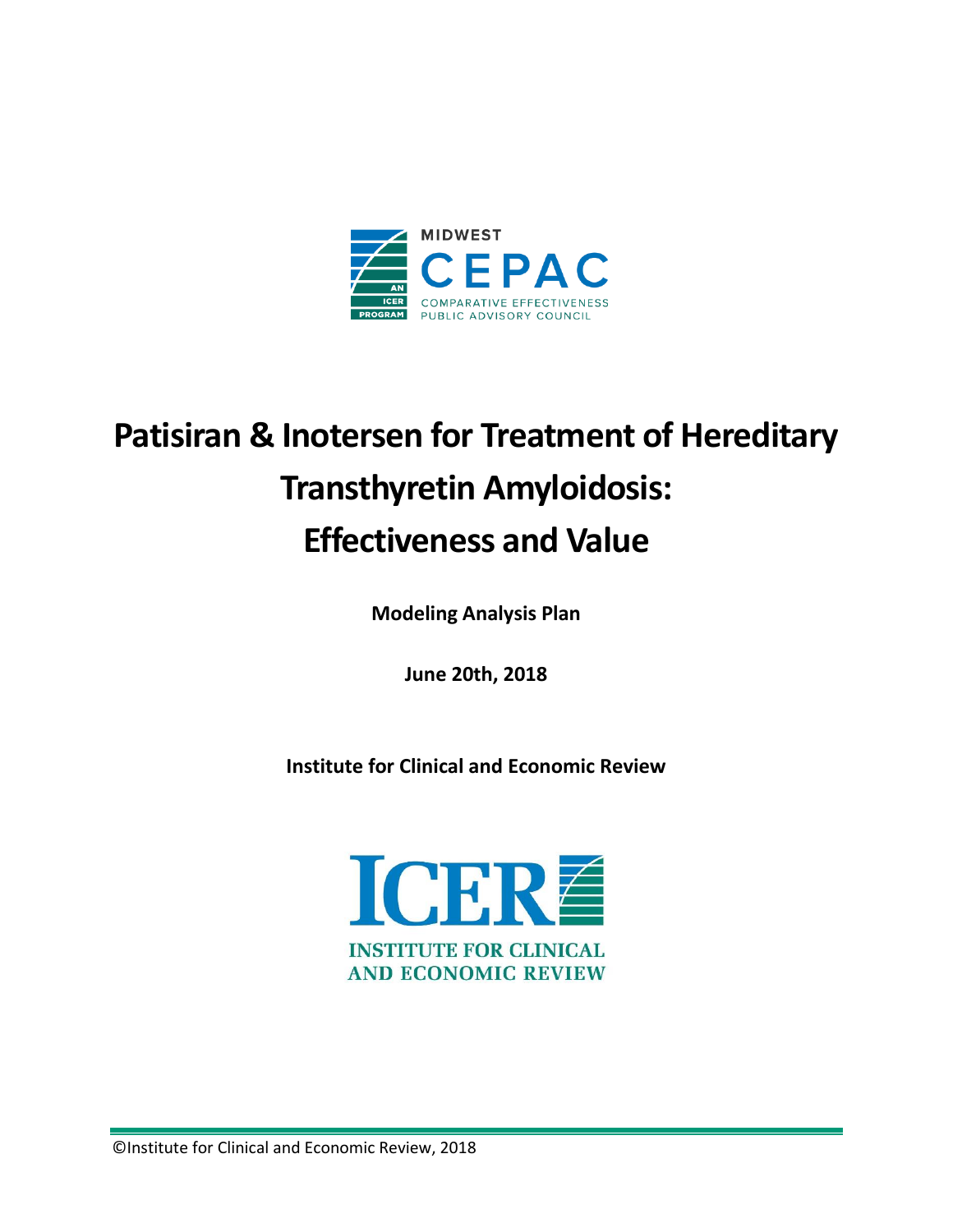# **Table of Contents**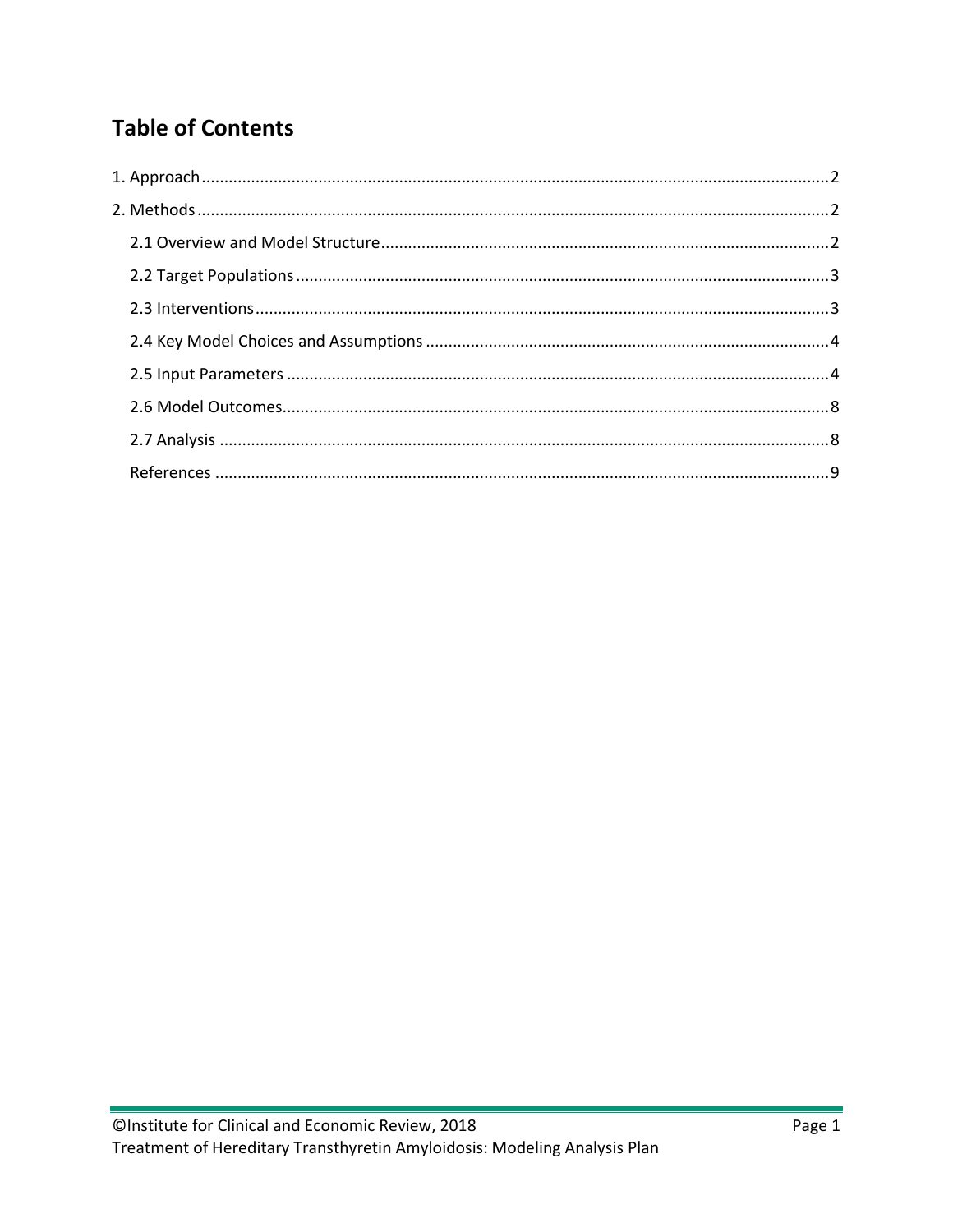# <span id="page-2-0"></span>1. Approach

The primary aim of this analysis will be to estimate the cost-effectiveness of patisiran and inotersen for the treatment of hereditary transthyretin amyloidosis (hATTR). The model will compare patisiran and inotersen with best supportive care (i.e., trial placebo arms). The base case analysis will take a health care sector perspective (i.e., focus on direct medical care costs only), and a lifetime horizon. A modified societal perspective including productivity losses and other indirect costs (as available) will be considered in a dual base case, as this product falls under ICER's ultrarare disease definition. Figure 1 depicts the analytic framework for this assessment. The model will be developed in Microsoft Excel.

# <span id="page-2-1"></span>2. Methods

# <span id="page-2-2"></span>**2.1 Overview and Model Structure**

The model uses one-month cycle lengths over a lifetime horizon.



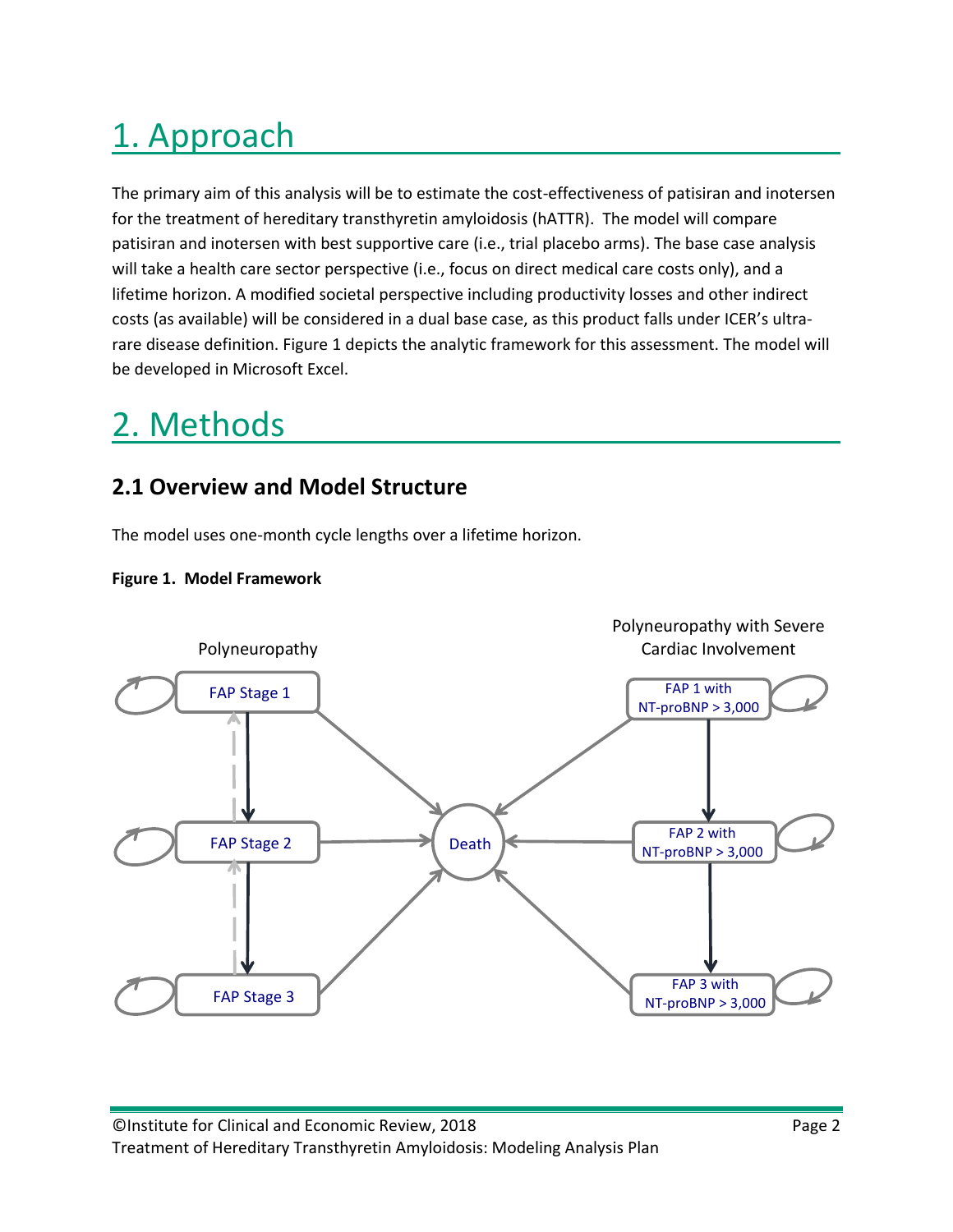# <span id="page-3-0"></span>**2.2 Target Populations**

The target population for this economic evaluation is adults with hereditary ATTR (hATTR) amyloidosis, with an indication for treatment with patisiran or inotersen. Since differences in the primary outcome measures and trial populations (e.g., disease severity) preclude direct comparison of the APOLLO and NEURO-TTR trials, there will be two separate cohorts for the base case models one for each drug, with characteristics based on each trial's baseline population (Table 1).

|                                                            | <b>Value</b> | <b>Primary Source</b>                                                                                                                                                                                     |
|------------------------------------------------------------|--------------|-----------------------------------------------------------------------------------------------------------------------------------------------------------------------------------------------------------|
| For the patisiran model:                                   |              |                                                                                                                                                                                                           |
| <b>Mean age</b>                                            | 62           | Adams et al. $1$                                                                                                                                                                                          |
| Female                                                     | 26%          | Adams et al. $1$                                                                                                                                                                                          |
| <b>FAP Stage 1</b>                                         | 46.2%        | Adams et al. <sup>1</sup>                                                                                                                                                                                 |
| <b>FAP Stage 2</b>                                         | 53.8%        | Adams et al. $1$                                                                                                                                                                                          |
| <b>Severe Cardiac Involvement</b>                          | 12.9%        | Slama et al. $2$                                                                                                                                                                                          |
| $(NT-proBNP > 3,000)$                                      |              |                                                                                                                                                                                                           |
| For the inotersen model:                                   |              |                                                                                                                                                                                                           |
| <b>Mean age</b>                                            | 59           | Benson et al. <sup>3</sup>                                                                                                                                                                                |
| <b>Female</b>                                              | 31%          | Benson et al. <sup>3</sup>                                                                                                                                                                                |
| <b>FAP Stage 1</b>                                         | 67%          | Benson et al. $3$                                                                                                                                                                                         |
| <b>FAP Stage 2</b>                                         | 33%          | Benson et al. <sup>3</sup>                                                                                                                                                                                |
| <b>Severe Cardiac Involvement</b><br>$(NT-proBNP > 3,000)$ | 14.2%        | Proportional assumption based on relative frequency of general<br>cardiac sub-populations in main trials for inotersen (75/112 or 67.0%)<br>and patisiran (90/148 or 60.8%), yielding 12.9% x 1.1 = 14.2% |

### **Table 1. Base-Case Model Cohort Characteristics**

# <span id="page-3-1"></span>**2.3 Interventions**

The full list of interventions is as follows:

- Patisiran (0.3 mg/kg infusion every three weeks)
- Inotersen (once-weekly 300 mg subcutaneous injections)

If data deemed essential to the model are not received from the pharmaceutical manufacturer, it is possible an intervention's cost-effectiveness will not be modeled.

## **Comparators**

The comparator in clinical trials was placebo, reflecting best supportive care. Both diflunisal and tafadimis were excluded from consideration as neither has received FDA approval for the treatment of hATTR. Given the heterogeneity in the trial populations for patisiran and inortersen, separate models (comparing the drug to best supportive care) are proposed for each intervention.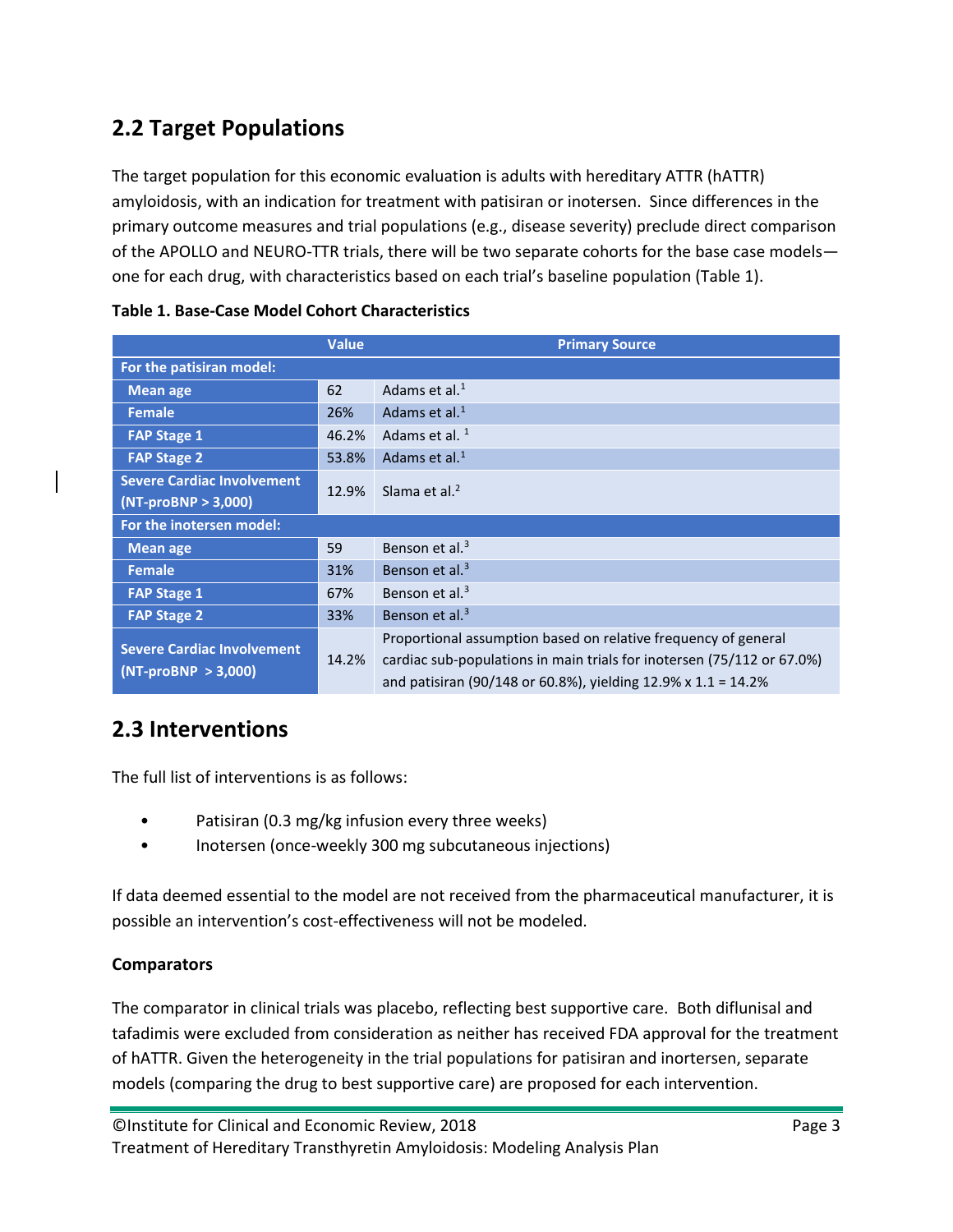# <span id="page-4-0"></span>**2.4 Key Model Choices and Assumptions**

Key assumptions to be used in the economic model are listed in Table 2.

| <b>Table 2. Key Model Assumptions</b> |  |  |  |  |
|---------------------------------------|--|--|--|--|
|---------------------------------------|--|--|--|--|

| <b>Assumption</b>                                                   | <b>Rationale</b>                                                |
|---------------------------------------------------------------------|-----------------------------------------------------------------|
| The disease can be modeled similarly regardless of                  | There are not sufficient data to make separate models           |
| the genetic variant.                                                | for each genetic variant.                                       |
| Disease heterogeneity can be separated into FAP                     | Clinically, patients have the potential to experience           |
| stage progression and severe cardiac involvement                    | both polyneuropathy and cardiac symptoms. Separate              |
| (defined as NT-proBNP > 3,000).                                     | disease states are needed to capture the differing              |
|                                                                     | costs, quality of life, and mortality impacts when NT-          |
|                                                                     | proBNP increases above 3,000.                                   |
| Mortality by FAP stage can be approximated by data                  | There are no trial data on mortality by FAP stage. This         |
| outside of the trials (e.g., Adams, 2013 <sup>4</sup> and Swiecicki | was approximated based on mortality data for                    |
| et al. 2015) <sup>5</sup> .                                         | patients with any or advanced neuropathy.                       |
| AEs are not modeled separately.                                     | Any events with an apparent excess risk (e.g.,                  |
|                                                                     | thrombocytopenia) would be unlikely to materially               |
|                                                                     | affect model findings.                                          |
| Patients do not undergo liver transplantation.                      | Clinical expert opinion indicated that this procedure is        |
|                                                                     | no longer a common treatment for these patients.                |
| Severe cardiac involvement (NT-proBNP > 3,000)                      | This estimate is based on the 10% decrement for heart           |
| leads to a 10% decrement in the quality of life utility             | failure reported in Sullivan and Ghushchyan, 2006. <sup>6</sup> |
| for each FAP stage.                                                 |                                                                 |
| Patients stay on treatment until death.                             | This assumption is varied in scenario analyses.                 |

# <span id="page-4-1"></span>**2.5 Input Parameters**

## **Clinical Inputs**

The clinical inputs are from diverse sources (e.g., published papers vs. conference abstracts). As a result, it is necessary to calibrate the resulting transition probabilities so that all probabilities sum to one. The transition to the death state can be related to natural causes, polyneuropathy or severe cardiac involvement (NT-proBNP > 3000). The natural cause death rate comes from the CDC tables. The death rate from polyneuropathy depends on FAP stage. FAP Stage 1, Stage 2 and Stage 3 are approximated by the "without neuropathy" curve, the "with neuropathy" curve, and the "with weight loss" curve, respectively, from the article by Swiecicki et al. The death rate related to severe cardiac involvement (NT-proBNP > 3000) is taken from the poster by Slama et al. The rates reported in the poster and publication are then converted into probabilities that match the model's cycle length.

#### **Transition Probabilities/Response to Treatment**

©Institute for Clinical and Economic Review, 2018 Page 4 Treatment of Hereditary Transthyretin Amyloidosis: Modeling Analysis Plan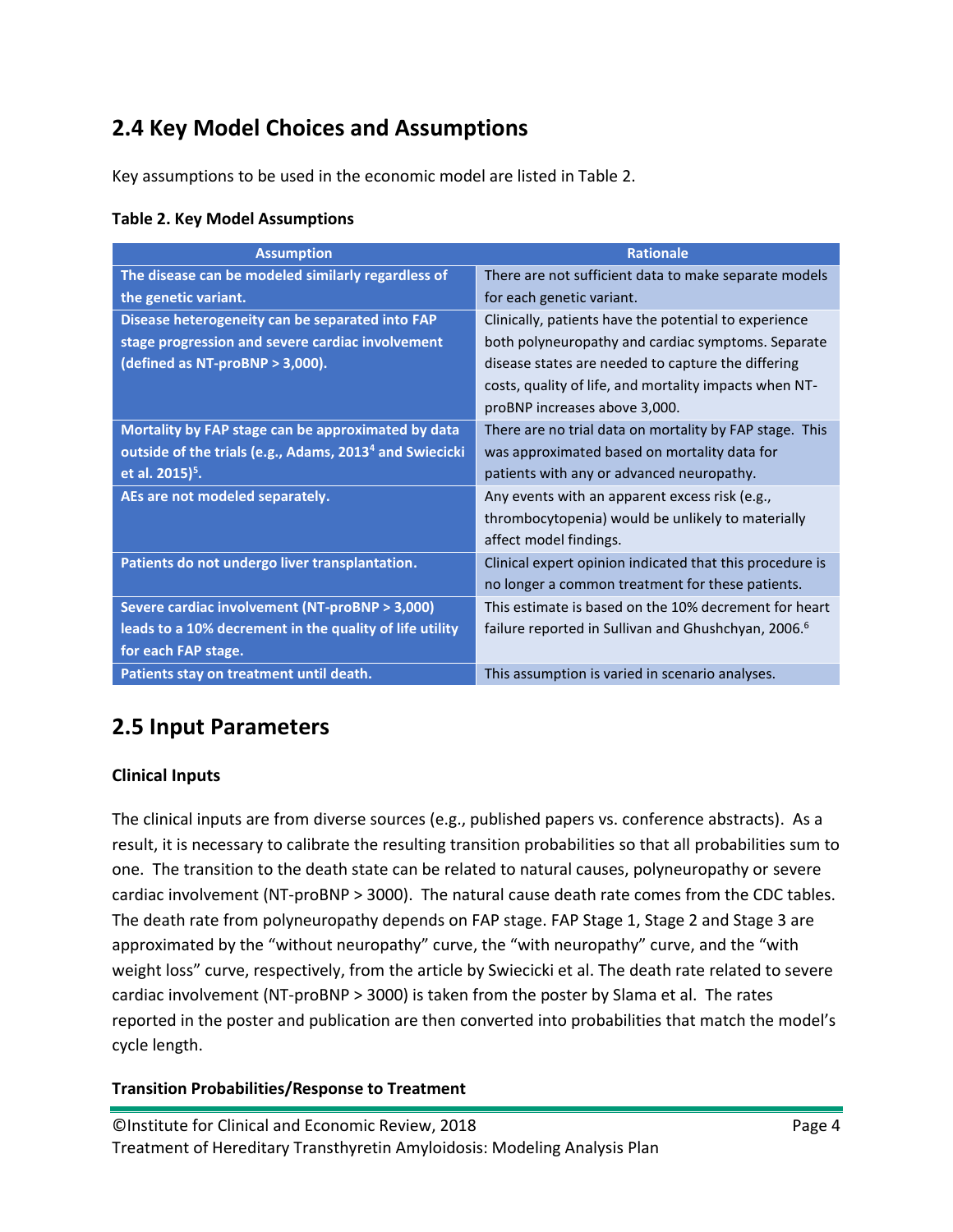The transition probabilities between FAP stages are derived from the poster by Gonzalez-Duarte et al. The categories reported are 1) Improved, 2) No change, 3) Worsened, and 4) Missing. The reported percentages in these four categories by treatment type can be combined with the initial distribution of the FAP stages reported in the poster. The data in the Missing category were redistributed by first netting out the trial participants who died and then assuming the remaining amount could be reclassified as: 2) No change and 3) Worsened, in a 50/50 split. The difference in these percentages provides the evidence of a benefit from treatment. Age-specific mortality rates come from the U.S. Social Security Administration life tables.

## **Health State Utilities**

Health state utility weights assigned to each FAP stage were adjusted by a quality of life decrement to serve as a "toll" for severe cardiac involvement (NT-proBNP > 3,000). The utilities for FAP stages 1 and 2 are from the trial data reported by Denoncourt et al[.](#page-9-7)<sup>7</sup> The missing FAP stage 3 utility value is taken from the "by stage" estimation of Disease Stage 3 in the tafamadis report produced by the York Economic Review Group (ERG).<sup>[8](#page-9-8)</sup> The York ERG crafted crosswalk equations for the Norfolk Quality of Life-Diabetic Neuropathy (QOL-DN) questionnaire (abbreviated TQoL in their report) and the EQ-5D utility scores needed for economic evaluations. In the York ERG's analysis, the EQ-5D data come from an analysis using the THAOS (Transthyretin Amyloidosis Outcomes Survey) data collected in a longitudinal, observational survey studying the natural history of patients with hATTR. The utility decrement for severe cardiac involvement (NT-proBNP > 3,000) is assumed to be a 10% disutility, reflecting the 10% decrement estimated for heart failure reported by Sullivan and Ghushchyan, 200[6](#page-9-6).<sup>6</sup>

The utility parameters were varied in both scenario and sensitivity analyses to explore the impact of uncertainty. Additionallly, we explored the impact of using different sets of utility values (e.g., those reported by the York Economic Review Group)[.](#page-9-8)<sup>8</sup>

| <b>Health state</b> | <b>Utility value</b><br>If NT-proBNP < 3000 | <b>Utility value</b><br>If NT-proBNP $> 3000$ |
|---------------------|---------------------------------------------|-----------------------------------------------|
| <b>FAP Stage 1</b>  | 0.710                                       | 0.639                                         |
| <b>FAP Stage 2</b>  | 0.570                                       | 0.513                                         |
| <b>FAP Stage 3</b>  | 0.170                                       | 0.153                                         |

#### **Table 3. Utility Values for Health States**

Patients in both the NEURO-TTR trial (taking inotersen) and the APOLLO trial (taking patisiran) reported improvements in Norfolk QOL-DN compared to placebo. Norfolk QOL-DN scores may be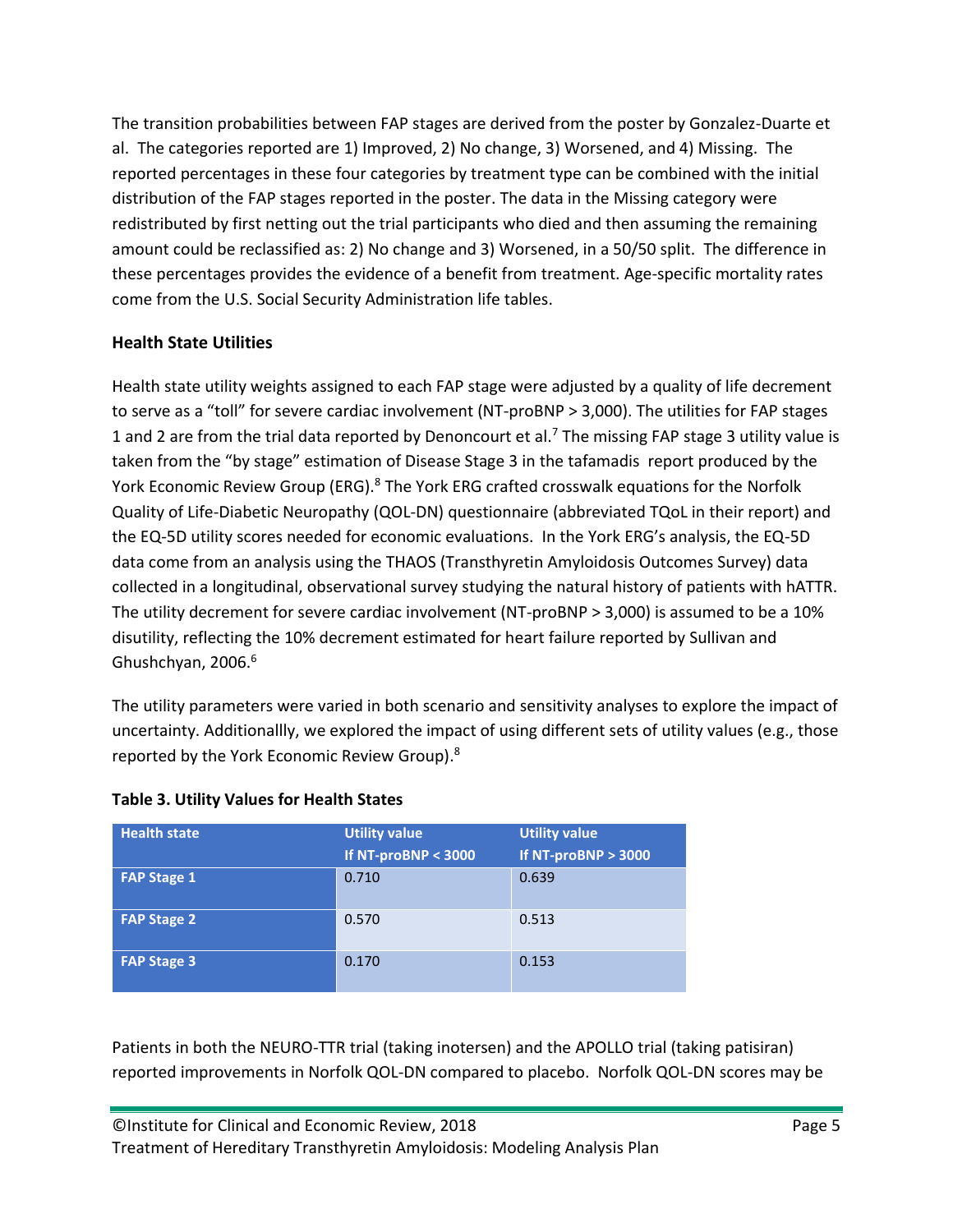mapped to EQ-5D quality of life utilities, allowing differences in QoL score to be converted into a utility value. We will explore using this method to include an additional utility improvement within FAP stage.

## **Adverse Events**

To ensure comparability with most previously published cost-effectiveness analyses, this analysis will not include adverse events in the base case analysis.

# **Cost Inputs**

## *Drug Acquisition Costs*

In the absence of actual drug prices for both treatments, the drugs will be assumed to have a placeholder cost of \$300,000 per year, based on investment analyst estimates.<sup>[9](#page-9-9)</sup> For patisiran infused in-clinic, additional costs of administration and facility mark-up will be included.

For inotersen, the \$300,000 drug cost is not accompanied by any induction or monitoring costs; however, for the first year inotersen's treatment will be assumed to include a \$74.16 fee, representing a one-time training cost for self-injection (CPT code 99213: national non-facility price = \$74.16), with subsequent years of inotersen assumed to be \$300,000.

| <b>Table 4. Drug Cost Inputs</b> |
|----------------------------------|
|----------------------------------|

| <b>Intervention</b> | <b>Dosing and Route</b> | <b>Drug Cost per</b> | <b>Annual Drug</b> | <b>Annual Other</b>         | <b>Annual Total</b>          |
|---------------------|-------------------------|----------------------|--------------------|-----------------------------|------------------------------|
|                     | of Administration       | <b>Dose</b>          | <b>Cost</b>        | <b>Drug Costs</b>           | Drug Cost*                   |
| <b>Patisiran</b>    | 0.3 mg/kg IV            | \$17,260.27          | \$300,000          | \$22,015.17                 | \$322,015.17                 |
| (infused 100%       |                         |                      |                    |                             |                              |
| in-clinic)          |                         |                      |                    |                             |                              |
| Inotersen           | 300 mg                  | \$5,754.85 the       | \$300,000          | \$74.16 the $1^{\text{st}}$ | \$300,074.16                 |
|                     | <b>SC</b>               | $1st$ year and       |                    | year and                    | the 1 <sup>st</sup> year and |
|                     |                         | \$5,753.42           |                    | \$0 afterward               | \$300,000                    |
|                     |                         | afterward            |                    |                             | afterward                    |

\*Note: Assuming a 10%/90% split between at-home and in-clinic infusion, the annual total drug cost is \$319,818.69. Including a 1-time \$74.16 training cost for inotersen increases the year 1 annual total drug cost to \$300,074.16 for inotersen. After the first year, inotersen's annual cost is assumed to be \$300,000.

## *Administration and Monitoring Costs*

For patisiran infused in-clinic, additional costs will include:

- 6% mark-up to the drug's annual acquisition cost  $(5300,000 \times 6\% = 518,000)$ ;
- \$228.11 administration cost per infusion (up to 1 hour + additional infusion time: CPT code  $96365 + 96366 = $191.08 + $37.03$ ; and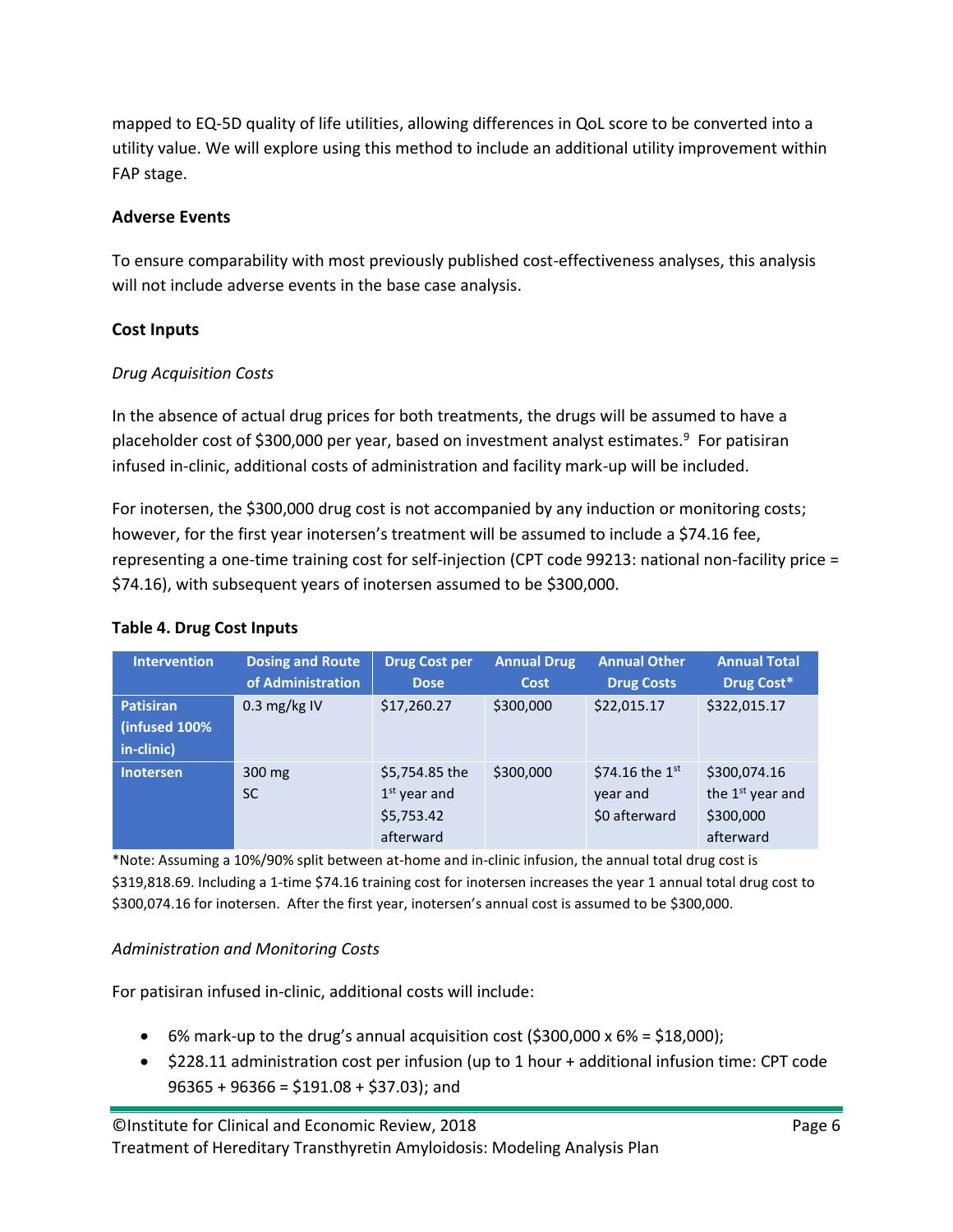• \$2.90 for pre-infusion drugs at generic WAC prices per infusion (10 mg dexamethasone at \$2.70, 500 mg oral acetaminophen at \$0.05, 50 mg diphenhydramine at \$0.10, and 50 mg ranitidine at \$0.05.

Patients taking a drug administered subcutaneously will be assumed to incur the cost of one additional clinic visit at which instruction takes place, after which they self-administer the drug.

The drugs included in this study may require that patients have tests prior to and/or during treatment. We will therefore add to the cost of treatment any such tests for each drug.

## *Health Care Utilization Costs*

The health care utilization costs are computed by taking the quantities from the Schmidt et al. poster<sup>[10](#page-9-10)</sup>, which reports annual service use by patients in the year prior to the APOLLO trial. We will apply 2018 costs for the relevant CPT codes. Since there are no data for FAP stage 3 participants, we will assume the costs for FAP stage 3 as 35% more than for FAP stage 2. The 35% assumption is an average of the percentage increase in FAP stage 3 costs reported in a poster by Inês et al. (37% increase) and the report by the York Economic Review Group (33% increase).<sup>[8,](#page-9-8)[11](#page-9-11)</sup> People with severe cardiac involvement (NT-proBNP > 3000) at baseline will be assumed to have \$85,964 in additional costs per year, equal to two hospital visits (for DRG 291: Heart failure & shock with major complication or comorbidity).<sup>[12](#page-9-12)</sup> Lastly, we will include a one-time cost of \$41,160 when patients transition to death. This estimate is based on the difference between the cost of decedents and the cost of survivors reported in Riley and Lubitz (2010).<sup>[13](#page-9-13)</sup> All costs will be adjusted to 2018 US dollars.

## *Productivity Costs*

Productivity costs will included in a dual base case analysis, as per ICER's Value Framework for rare diseases. Estimates for the lost work hours associated with each FAP stage will use data from the posters by Berk et al. and Schmidt et al.<sup>[10,](#page-9-10)[14](#page-9-14)</sup> Given there are no estimates for productivity costs accrued in FAP stage 3, we will assume they are the same as those in FAP stage 2. This assumption was also made by the York ERG in their cost-effectiveness analysis of hATTR treatment.<sup>[8](#page-9-8)</sup> In addition, we will include an estimate of hours of informal caregiving attributable to cardiovascular disease from Dunbar et al. to approximate the additional productivity costs of severe cardiac involvement.[15](#page-9-15) We will use a \$24.23 per hour average hourly wage (U.S. Bureau of Labor Statistics) to create an "hourly price" for that time.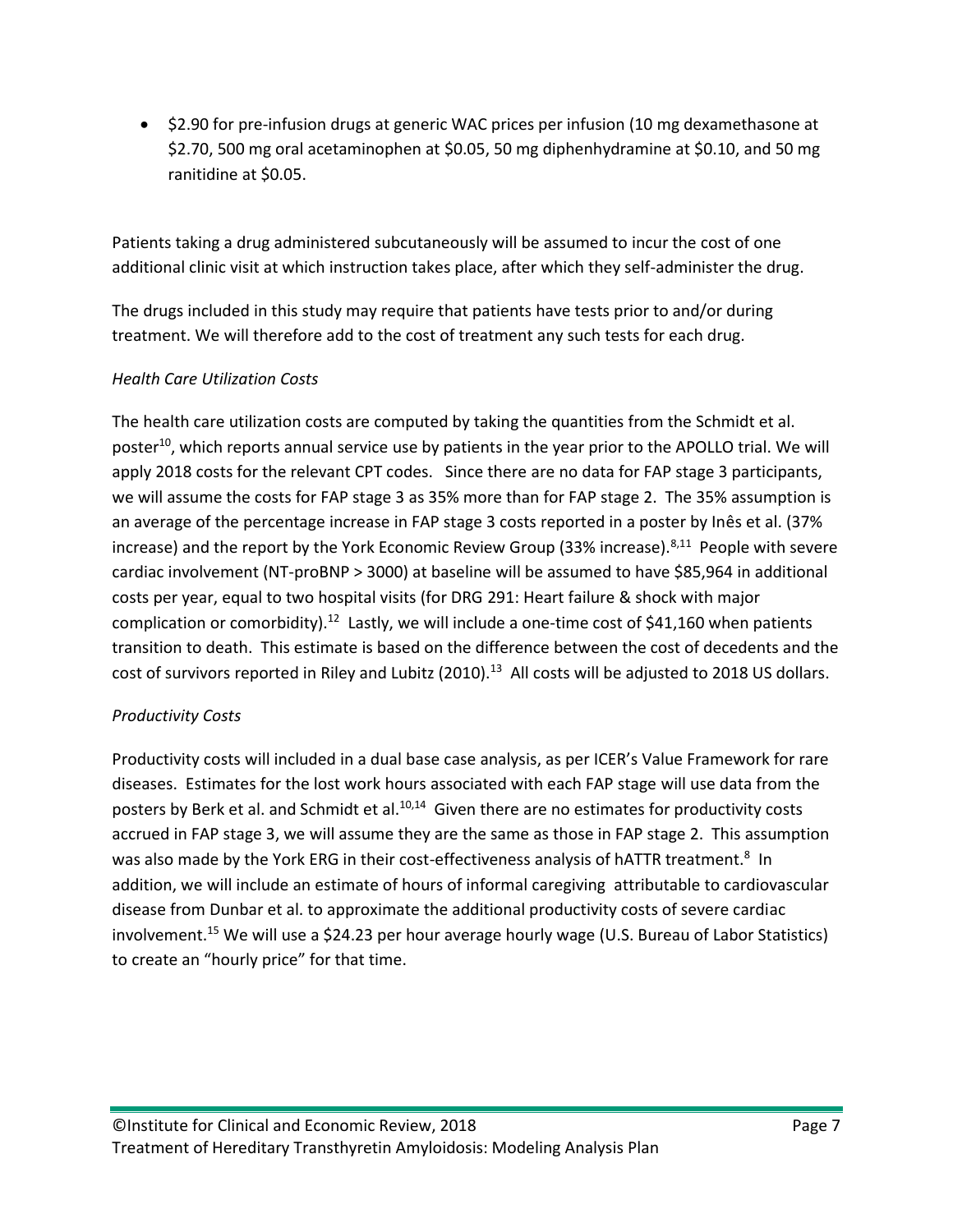# <span id="page-8-0"></span>**2.6 Model Outcomes**

As the primary outcomes, the model will estimate expected costs, life-years, and quality-adjusted life-years (QALYs). We will also calculate incremental cost per life-year and per QALY.

# <span id="page-8-1"></span>**2.7 Analysis**

Each model cycle lasts one month. Patient survival, quality-adjusted survival, and costs will be estimated for each model cycle and then summarized over lifetime horizons for each treatment option. Differences in survival, quality-adjusted survival and costs between each treatment and comparator will be used to calculate incremental cost-effectiveness ratios.

# **Sensitivity Analyses**

We will conduct one-way sensitivity analyses to identify the key drivers of model outcomes using available measures of parameter uncertainty (i.e. standard errors) or reasonable ranges for each input described in the model inputs section above. Probabilistic sensitivity analyses will also be performed by jointly varying all model parameters over 5,000 simulations, then calculating 95% credible range estimates for each model outcome based on the results.

## **Scenario Analyses**

We will perform several scenario analyses based on modifying one or more of the base case values for the parameters related to initial FAP stage distribution, QALYs, and costs. Additionally, we will perform a threshold analysis by systematically altering the price of each drug to estimate the maximum prices that would correspond to willingness to pay (WTP) thresholds of \$50,000, \$100,000, \$150,000, \$250,000 and \$500,000 per QALY.

## **Model Validation**

We will use several approaches to validate the model. First, we will provide preliminary methods and results to manufacturers, patient groups, and clinical experts. Based on feedback from these groups, we will refine data inputs used in the model, as needed. Second, we will vary model input parameters to evaluate face validity of changes in results. We will perform model verification for model calculations using internal reviewers. Finally, we will compare results to other costeffectiveness models in this therapy area.